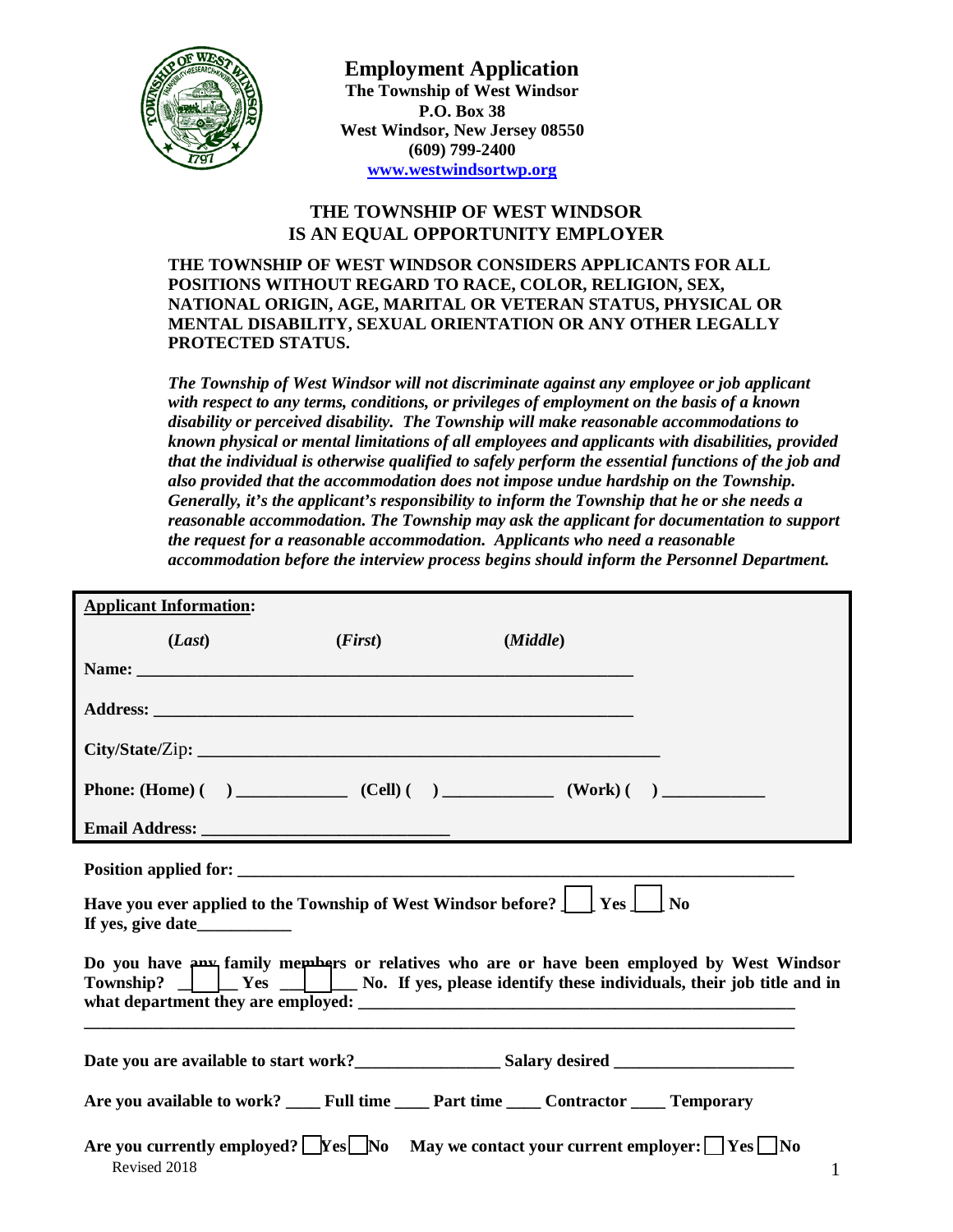|                                                                | <b>Employment Application</b><br>The Township of West Windsor<br><b>P.O. Box 38</b><br>West Windsor, New Jersey 08550<br>$(609)$ 799-2400<br>www.westwindsortwp.org |                |  |
|----------------------------------------------------------------|---------------------------------------------------------------------------------------------------------------------------------------------------------------------|----------------|--|
| Are you 18 years or older?                                     | <b>Yes</b>                                                                                                                                                          |                |  |
| Are you authorized to work in the United States of America? __ | <b>Yes</b>                                                                                                                                                          | N <sub>0</sub> |  |

*(Pursuant to Federal Law, proof of US Citizenship or immigration status will be required if you are offered employment with the Township.)*

Will you now, or in the future, require sponsorship for employment visa status (*e.g. H1-B visa status*)? **\_\_\_\_\_\_ Yes \_\_\_\_\_\_No.**

Have you ever worked or been educated under a different name?  $\Box$  Yes  $\Box$  No.

If yes, what name: \_\_\_\_\_\_\_\_\_\_\_\_\_\_\_\_\_\_\_\_\_\_\_\_\_\_\_\_\_\_\_\_\_\_\_\_\_\_\_\_\_\_\_\_\_\_\_\_\_\_\_\_\_\_\_\_\_\_\_\_\_

**Employment History: (Add additional sheets if necessary)**

**This section must be completed even if you attach a resume. List your last three employers, beginning with the most recent. Include any military service. Explain any gaps in employment in the space on this form marked "Comments" below.**

| <b>Employer:</b>                     |                                                                                            | Date started: | Date left: |
|--------------------------------------|--------------------------------------------------------------------------------------------|---------------|------------|
| <b>Address:</b>                      |                                                                                            |               |            |
| <b>Job Title:</b>                    |                                                                                            |               |            |
| Work performed/<br>responsibilities: |                                                                                            |               |            |
| <b>Reason for leaving:</b>           |                                                                                            |               |            |
|                                      | Supervisor's Name:<br>Phone Number: ( )<br>May we contact for a reference: <u>□Yes □No</u> |               |            |
| <b>Employer:</b>                     |                                                                                            | Date started: | Date left: |
| <b>Address:</b>                      |                                                                                            |               |            |
|                                      |                                                                                            |               |            |
| <b>Job Title:</b>                    |                                                                                            |               |            |
| Work performed/<br>responsibilities: |                                                                                            |               |            |
| <b>Reason for leaving:</b>           |                                                                                            |               |            |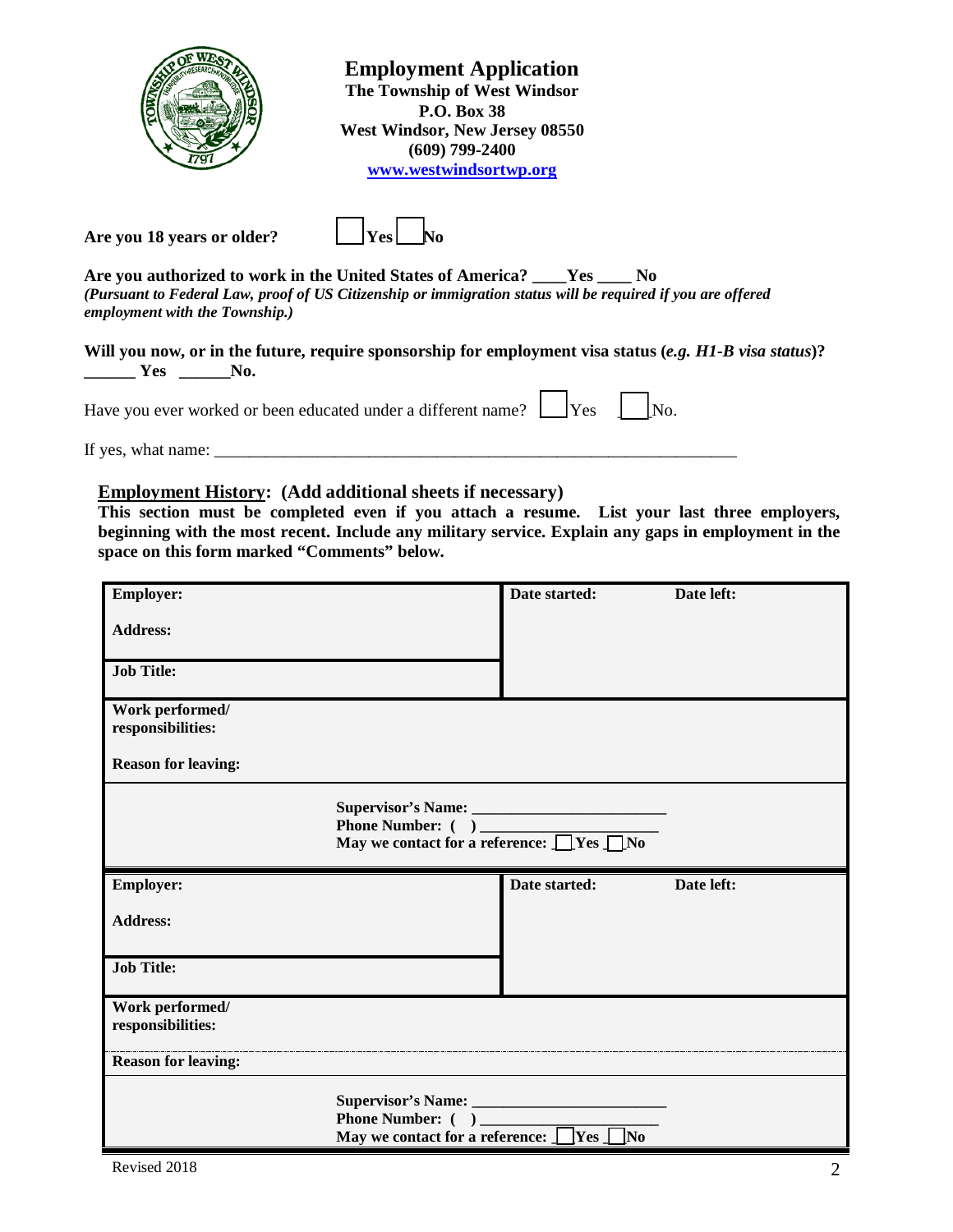

| <b>Employer:</b>                     | Date started:                                        | Date left: |
|--------------------------------------|------------------------------------------------------|------------|
| <b>Address:</b>                      |                                                      |            |
| <b>Job Title:</b>                    |                                                      |            |
| Work performed/<br>responsibilities: |                                                      |            |
| <b>Reason for leaving:</b>           |                                                      |            |
| Phone Number: ()                     | May we contact for a reference: $\Box$ Yes $\Box$ No |            |

## **Comments:**

\_\_\_\_\_\_\_\_\_\_\_\_\_\_\_\_\_\_\_\_\_\_\_\_\_\_\_\_\_\_\_\_\_\_\_\_\_\_\_\_\_\_\_\_\_\_\_\_\_\_\_\_\_\_\_\_\_\_\_\_\_\_\_\_\_\_\_\_\_\_\_\_\_\_\_\_\_\_ \_\_\_\_\_\_\_\_\_\_\_\_\_\_\_\_\_\_\_\_\_\_\_\_\_\_\_\_\_\_\_\_\_\_\_\_\_\_\_\_\_\_\_\_\_\_\_\_\_\_\_\_\_\_\_\_\_\_\_\_\_\_\_\_\_\_\_\_\_\_\_\_\_\_\_\_\_\_ \_\_\_\_\_\_\_\_\_\_\_\_\_\_\_\_\_\_\_\_\_\_\_\_\_\_\_\_\_\_\_\_\_\_\_\_\_\_\_\_\_\_\_\_\_\_\_\_\_\_\_\_\_\_\_\_\_\_\_\_\_\_\_\_\_\_\_\_\_\_\_\_\_\_\_\_\_\_ \_\_\_\_\_\_\_\_\_\_\_\_\_\_\_\_\_\_\_\_\_\_\_\_\_\_\_\_\_\_\_\_\_\_\_\_\_\_\_\_\_\_\_\_\_\_\_\_\_\_\_\_\_\_\_\_\_\_\_\_\_\_\_\_\_\_\_\_\_\_\_\_\_\_\_\_\_\_

### **Education:**

**Provide information on your formal schooling and education. Include secondary and postsecondary education, if any. Include any formal vocational or professional education. For high school and post-secondary education, indicate any major or specialty, such as Academic, Business, or Trade.**

| <b>School/Institution:</b> | <b>Years completed:</b><br>(Circle) | <b>Graduated:</b><br>(Circle) | <b>Major Field:</b> |
|----------------------------|-------------------------------------|-------------------------------|---------------------|
| High:                      | $1\quad 2\quad 3$                   | <b>Yes</b><br>N <sub>0</sub>  |                     |
| <b>College:</b>            | $1 \quad 2 \quad 3 \quad 4$         | Yes<br>$\mathbf{N}\mathbf{o}$ |                     |
| Other:                     | $1 \quad 2 \quad 3 \quad 4$         | <b>Yes</b><br>N <sub>0</sub>  |                     |

# **Languages:**

**List any foreign languages you speak and indicate your level of proficiency**.

| Language: | <b>Speak Some:</b> | <b>Speak Fluently:</b> | <b>Read:</b> | Write: |
|-----------|--------------------|------------------------|--------------|--------|
|           |                    |                        |              |        |
|           |                    |                        |              |        |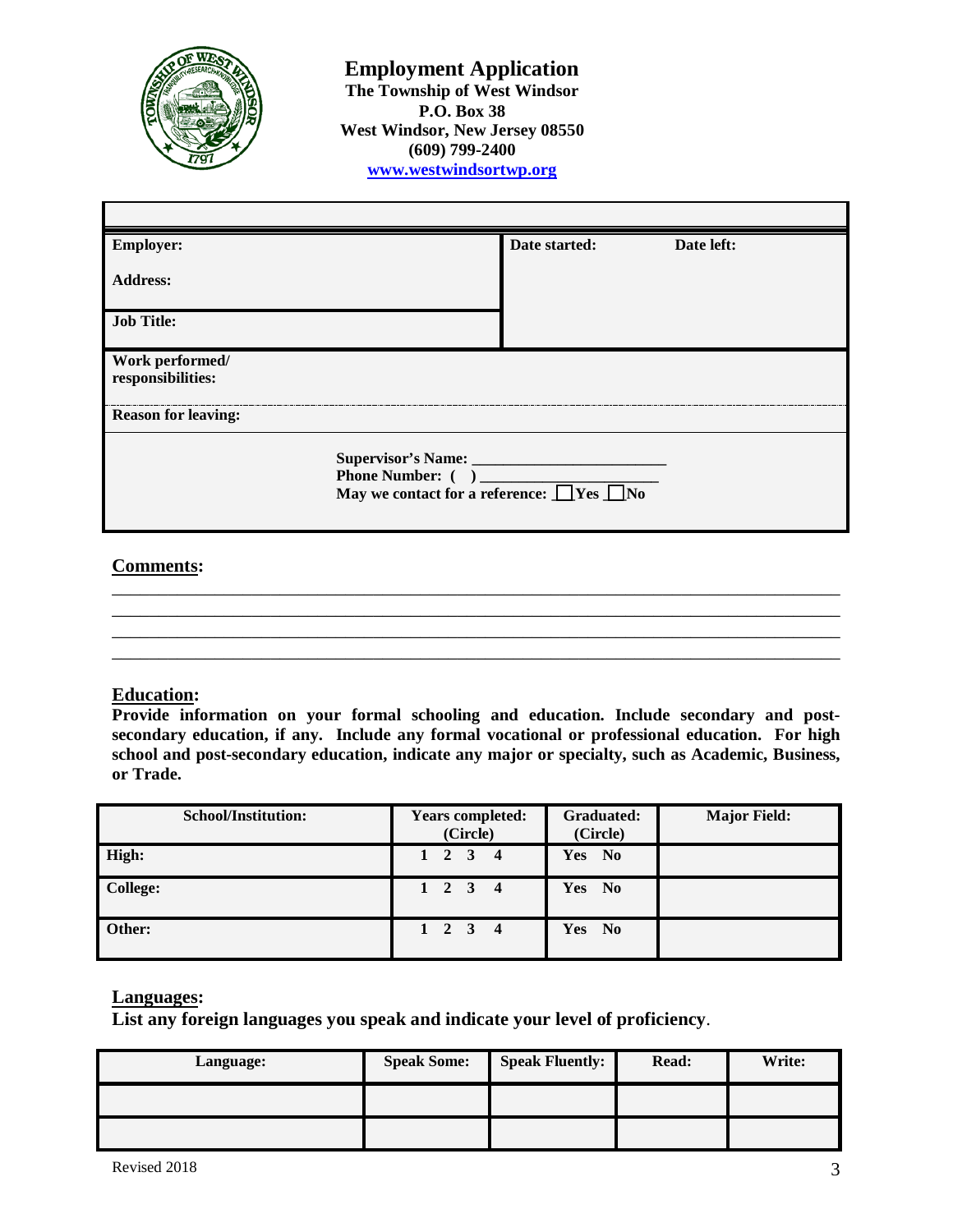

**List any scholastic honors, honorary societies, fellowship, scholarships or other academic awards: \_\_\_\_\_\_\_\_\_\_\_\_\_\_\_\_\_\_\_\_\_\_\_\_\_\_\_\_\_\_\_\_\_\_\_\_\_\_\_\_\_\_\_\_\_\_\_\_\_\_**

**\_\_\_\_\_\_\_\_\_\_\_\_\_\_\_\_\_\_\_\_\_\_\_\_\_\_\_\_\_\_\_\_\_\_\_\_\_\_\_\_\_\_\_\_\_\_\_\_\_\_\_\_\_\_\_\_\_\_\_\_\_\_\_\_\_\_**

#### **Special Skills & Experience:**

**State any special skills, experience, training, licenses, certifications or other factors that make you especially qualified for the position for which you are applying.**

**Comments & Additional Information:** 

**Is there any additional information about you we should consider?** 

#### **References:**

**Provide the names, addresses and phone numbers of three people you have known for at least one year that we may contact as a reference. They should not be relatives or former supervisors.**

| Name & Address: | <b>Phone Number:</b> | <b>Years Known:</b> |
|-----------------|----------------------|---------------------|
| (1)             |                      |                     |
| (2)             |                      |                     |
| (3)             |                      |                     |

#### **DRIVER'S LICENSE**

**Complete this section if driving is an essential part of the job for which you are applying.**

 $\overline{\phantom{0}}$ 

 $\overline{\phantom{0}}$ 

| Do you have a valid driver's license? |                 |  |
|---------------------------------------|-----------------|--|
| State of Issuance:                    | License Number: |  |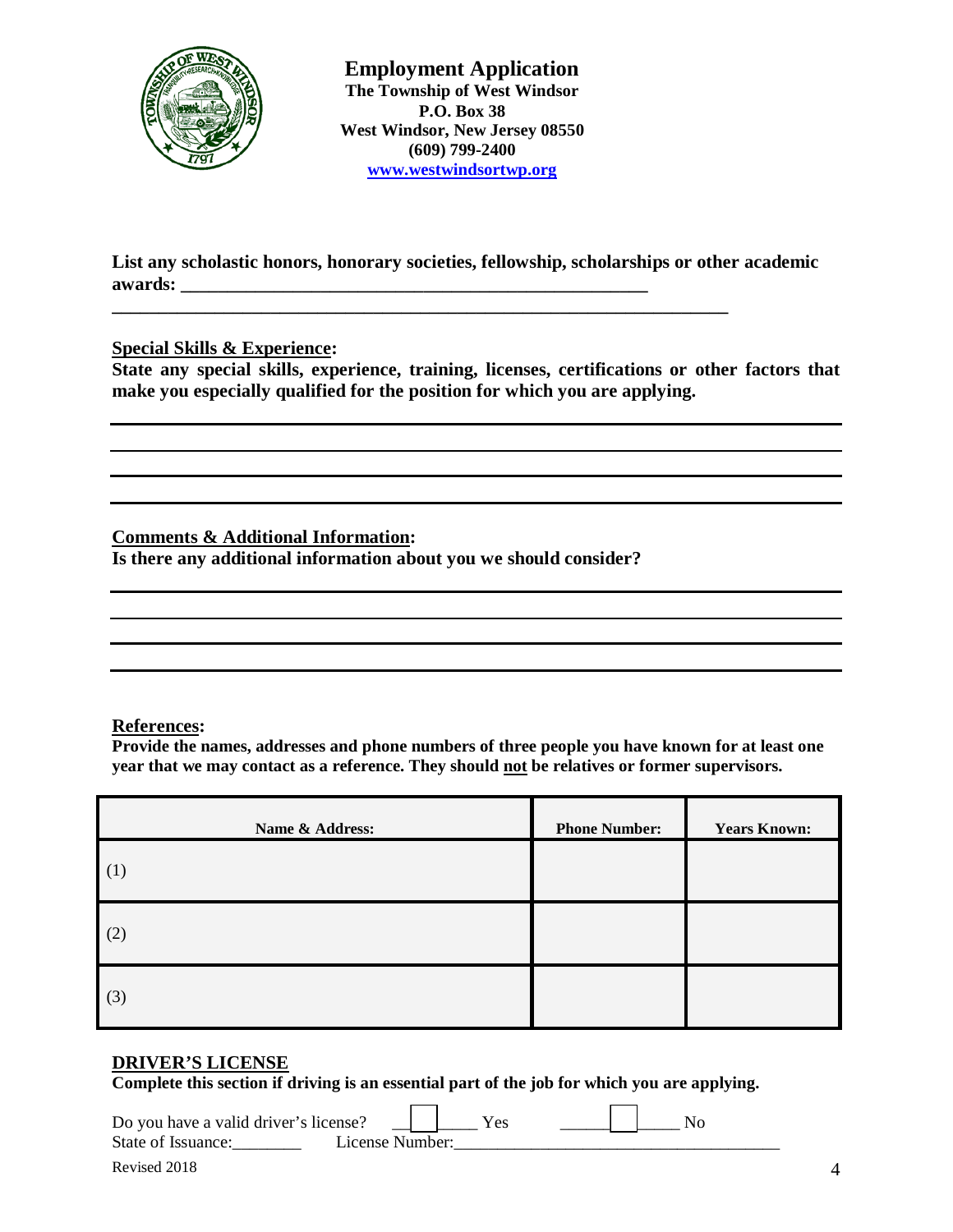

Please sign to indicate your authorization for the Township to perform a record check of your driver's license, upon an offer of employment by the Township.

\_\_\_\_\_\_\_\_\_\_\_\_\_\_\_\_\_\_\_\_\_\_\_\_\_\_\_\_\_\_\_\_\_\_ \_\_\_\_\_\_\_\_\_\_\_\_\_\_\_\_\_\_\_\_\_\_

(Signature) Date:

#### **Complete this section if the job for which you are applying requires that you possess a Commercial Driver's License:**

Do you have a valid Commercial Driver's License? \_\_\_\_\_\_\_\_\_\_\_\_\_\_\_ Yes \_\_\_\_\_\_\_\_\_\_\_\_\_ No State of Issuance: \_\_\_\_\_\_\_\_\_\_\_\_\_\_\_\_\_\_\_\_\_\_\_\_\_\_\_\_Commercial Driver's License No. \_\_\_\_\_\_\_\_\_\_\_\_\_\_\_\_\_\_\_\_\_\_\_\_\_\_\_\_\_\_\_

Have you tested positive or refused to test on any pre-employment drug or alcohol test administered by an employer to which you applied for, but did not obtain, safety-sensitive transportation work covered by DOT agency drug and alcohol testing rules during the past two years? \_\_\_\_\_\_\_\_\_ Yes \_\_\_\_\_\_\_\_ No

Please sign to indicate your authorization for the Township to perform a record check of your Commercial Driver's License, upon an offer of employment by the Township.

\_\_\_\_\_\_\_\_\_\_\_\_\_\_\_\_\_\_\_\_\_\_\_\_\_\_\_\_\_\_\_\_\_\_ \_\_\_\_\_\_\_\_\_\_\_\_\_\_\_\_\_\_\_\_\_\_\_\_\_ (Signature) (Date)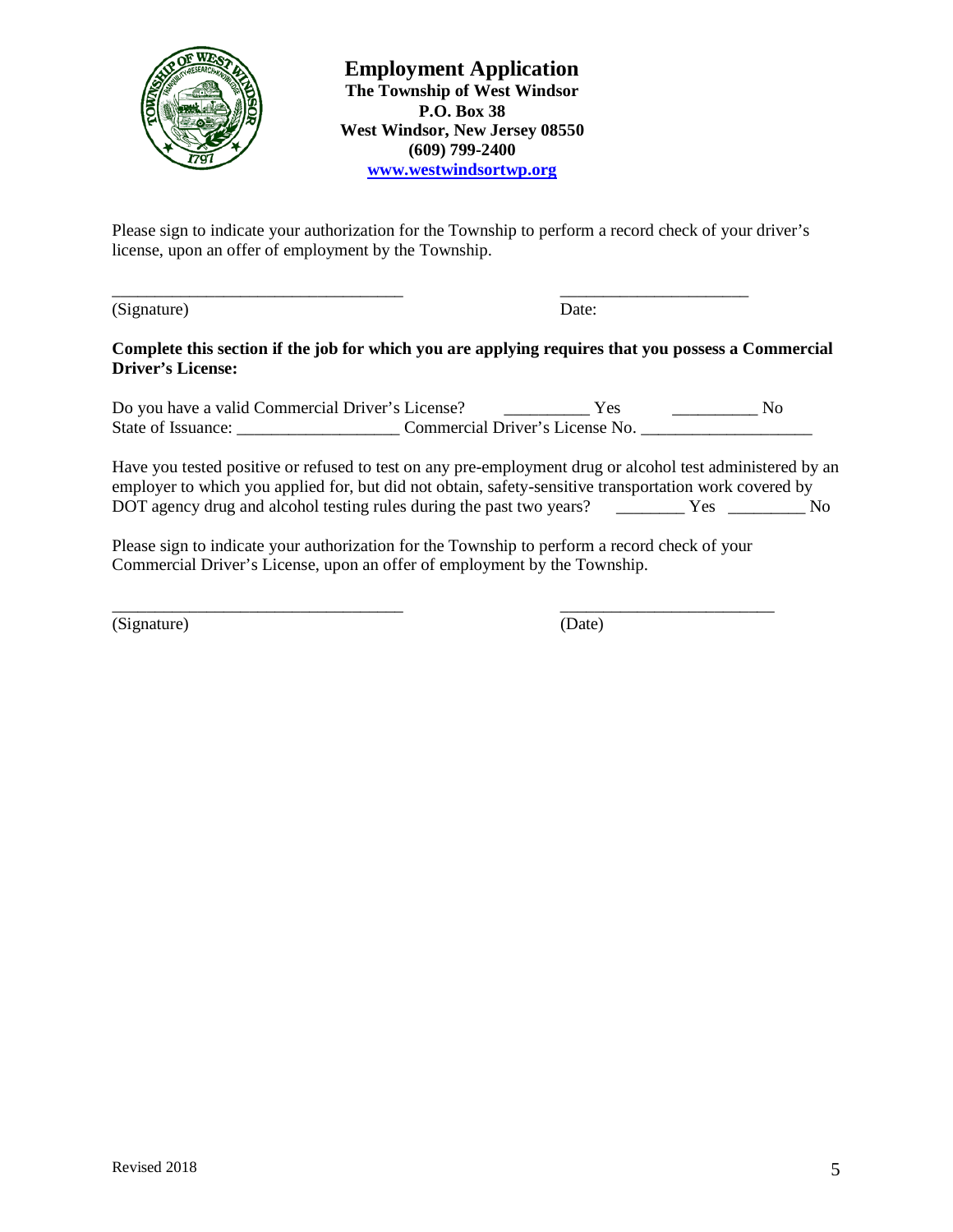

# **Applicant's Statement**

**I certify that the answers provided in this application are true and complete to the best of my knowledge. I authorize the Township of West Windsor to investigate all statements contained in this application as may be necessary in arriving at an employment decision. I release the Township and all former employers and others from any liability that might arise from the disclosure of information. I understand that any offer of employment may be subject to job-related medical, physical, drug, or psychological tests. I also understand that some positions may involve complete background and criminal history checks as well as a review of the applicant's driving history record. Any inquiry into my criminal history will be in accordance with the Opportunity to Compete Act.**

**I understand and acknowledge that, unless otherwise provided by law or an applicable collective bargaining agreement, any employment relationship with the Township of West Windsor is "at will," which means that I may resign at any time and the Township of West Windsor may discharge me at any time, with or without cause.**

**I understand that the discovery of any misrepresentation or omission of fact in this application will result in the rejection of my employment application, or in the event of employment, provide cause for termination of my employment.** 

| Applicant's Signature: | Jate |
|------------------------|------|
|                        |      |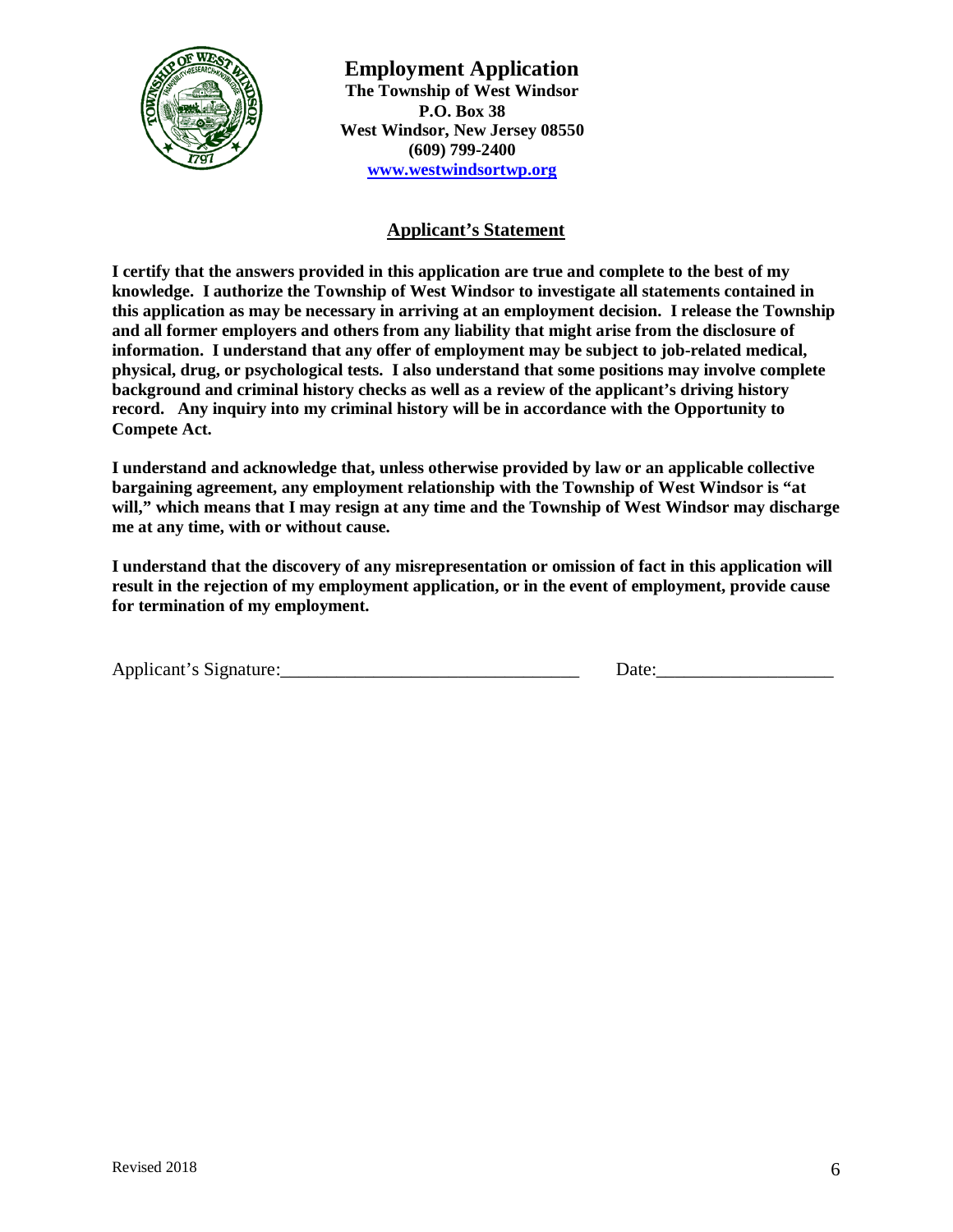

# **Conflict of Interest Policy**

Employees including Township officials must conduct business according to the highest ethical standards of public service. Employees are expected to devote their best efforts to the interests of the Township. Violations of this policy will result in appropriate discipline including termination.

The Township recognizes the right of employees to engage in outside activities that are private in nature and unrelated to Township business. However, business dealings that appear to create a conflict between the employee and the Township's interests are unlawful under the New Jersey Local Government Ethics Act. Under the Act, certain employees and officials are required to annually file with the Township Clerk a state mandated disclosure form. The Township Clerk will notify employees and Township officials subject to the filing requirements of the Act.

A potential or actual conflict of interest occurs whenever an employee, including a Township official, is in a position to influence a Township decision that may result in a personal gain for the employee or an immediate relative including a spouse, civil union partner, domestic partner or significant other, child, parent, stepchild, sibling, grandparent, daughter-in-law, sonin-law, grandchild, niece, nephew, uncle, aunt, or any person related by blood or marriage residing in an employee's household.

Employees are required to disclose possible conflicts so that the Township may assess and prevent potential conflicts. If there are any questions whether an action or proposed course of conduct would create a conflict of interest, immediately contact the Business Administrator or the Township Attorney to obtain clarification.

Employees are allowed to hold outside employment and personal endeavors (referred to collectively as "outside activities") as long as these outside activities do not interfere with their Township responsibilities. Employees are prohibited from engaging in outside activities while on the job or using Township time, supplies or equipment for outside activities. Employees and their immediate relatives (as defined above), as well as third parties on behalf of Township employees, are prohibited from purchasing Township property or Township items either through auction, tax sales or trade-in.

The Business Administrator may request employees to restrict outside activities if the quality of the employee's Township work diminishes. Any employee who holds an interest in, or is employed by any business doing business with the Township must immediately submit a written notice of these outside interest(s) to the Business Administrator.

Employees may not accept donations, gratuities, contributions or gifts which could be interpreted to affect their Township duties. An employee shall not, under any circumstances, accept donations, gratuities, contributions or gifts from a vendor doing business with or seeking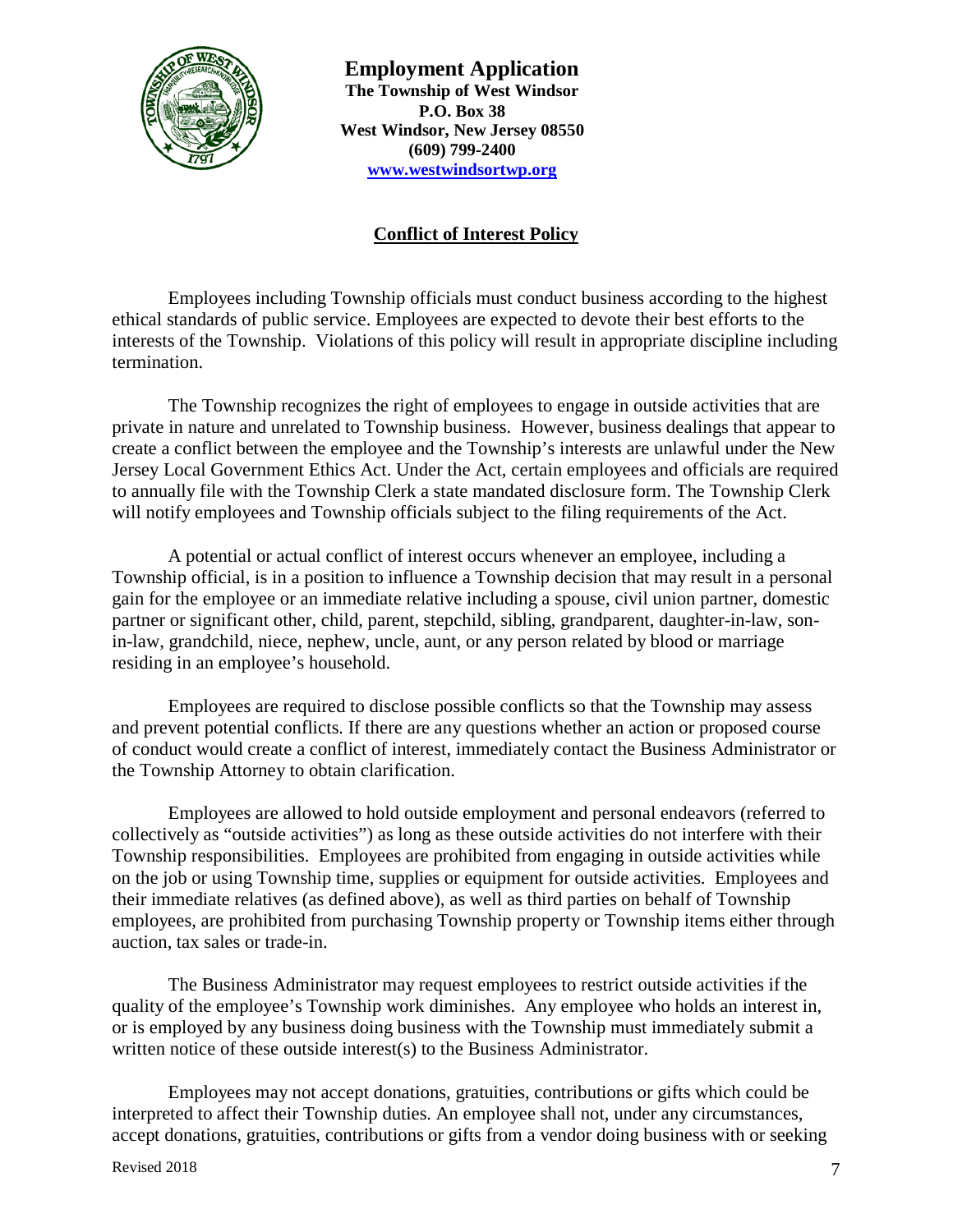

to do business with the Township or from any third party seeking to influence Township decisions. Acceptance of meals and other entertainment are also prohibited. Employees are required to report to the Business Administrator any offer in the form of a donation, gratuity, contribution, or gift including meals and entertainment that is in violation of this policy.

## **Applicant Disclosure Section:**

Do you currently have any outside employment or personal activities that may have a potential or actual conflict with your employment or prospective employment with the Township of West Windsor?

| $\Delta$ r |  | ∟do not know |
|------------|--|--------------|
|------------|--|--------------|

If you answered "yes" to the previous questions, please disclose the nature of your outside employment or personal activity that may have a potential or actual conflict with your employment or prospective employment with the Township:

\_\_\_\_\_\_\_\_\_\_\_\_\_\_\_\_\_\_\_\_\_\_\_\_\_\_\_\_\_\_\_\_\_\_\_\_\_\_\_\_\_\_\_\_\_\_\_\_\_\_\_\_\_\_\_\_\_\_\_\_\_\_\_\_\_\_\_\_\_\_\_\_\_

\_\_\_\_\_\_\_\_\_\_\_\_\_\_\_\_\_\_\_\_\_\_\_\_\_\_\_\_\_\_\_\_\_\_\_\_\_\_\_\_\_\_\_\_\_\_\_\_\_\_\_\_\_\_\_\_\_\_\_\_\_\_\_\_\_\_\_\_\_\_\_\_\_

\_\_\_\_\_\_\_\_\_\_\_\_\_\_\_\_\_\_\_\_\_\_\_\_\_\_\_\_\_\_\_\_\_\_\_\_\_\_\_\_\_\_\_\_\_\_\_\_\_\_\_\_\_\_\_\_\_\_\_\_\_\_\_\_\_\_\_\_\_\_\_\_\_

\_\_\_\_\_\_\_\_\_\_\_\_\_\_\_\_\_\_\_\_\_\_\_\_\_\_\_\_\_\_\_\_\_\_\_\_\_\_\_\_\_\_\_\_\_\_\_\_\_\_\_\_\_\_\_\_\_\_\_\_\_\_\_\_\_\_\_\_\_\_\_\_\_

If you answered "I do no know" to the previous question, please explain:

Note: An applicant's failure to fully disclose outside employment or personal activity that is a potential or actual conflict with employment or prospective employment by the Township of West Windsor will result in rejection of the employment application or, if employed, the termination of employment.

**I ACKNOWLEDGE THAT I HAVE READ AND UNDERSTAND THE ABOVE CONFLICT OF INTEREST POLICY. I FURTHER ACKNOWLEDGE THAT I HAVE COMPLETED THE APPLICANT DISCLOSURE SECTION TRUTHFULLY AND COMPLETELY, AND THAT I HAVE DISCLOSED ALL OUTSIDE EMPLOYMENT OR PERSONAL ACTIVITIES THAT ARE POTENTIAL OR ACTUAL CONFLICTS OF INTEREST. I UNDERSTAND THAT THE DISCOVERY OF ANY MISREPRESENTATION OR OMISSION CONCERNING MY OUTSIDE EMPLOYMENT OR PERSONAL ACTIVITIES WILL RESULT IN THE REJECTION**